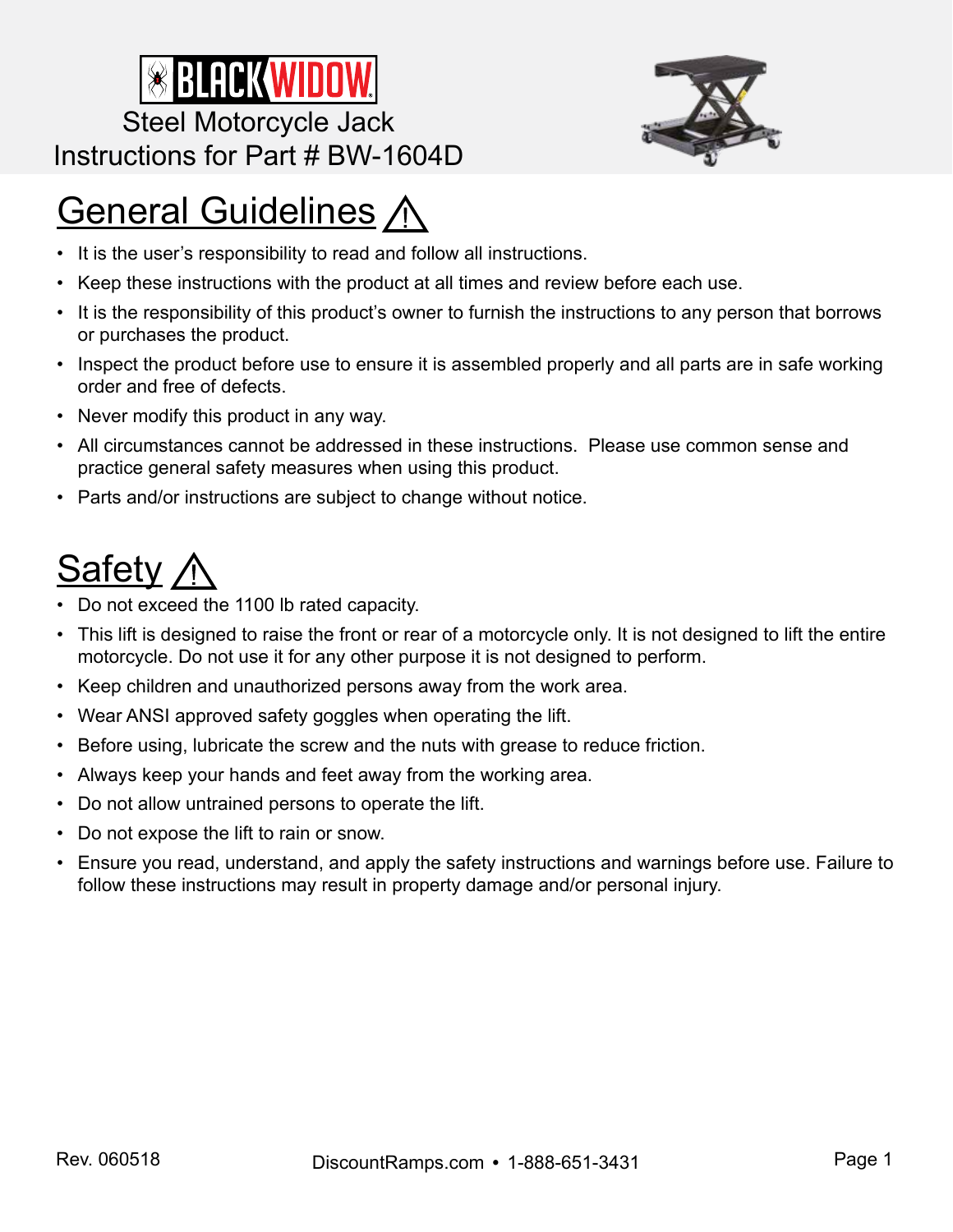## **Operation**

- 1. Assemble the four casters onto the dolly pan. Place the mini lift into the dolly.
- 2. Rotate the screw with a socket wrench to adjust the height of the platform.
- 3. Adjust the platform to the appropriate height at the bottom of the motorcycle. Make sure the center of the load is aligned with the pivot, and keep the load stable and safe.
- 4. Lift the motorcycle to the appropriate height.
- 5. Leave the socket wrench in place to keep the lift stable. Repair the motorcycle using other tools.
- 6. After repairs, rotate the socket wrench slowly and gently to lower the platform until it departs from the pivot. Once the load is safely on the ground, remove the lift.

# Parts List



| Part           | Description       | Quantity |
|----------------|-------------------|----------|
| 1              | <b>Screw</b>      |          |
| $\overline{2}$ | <b>Screw Coat</b> |          |
| 3              | <b>Pin 6x28</b>   |          |
| 4              | Ball Bearing 8102 | 2        |
| 5              | Washer            |          |
| 6              | <b>Bolt</b>       | 2        |
| 7              | Washer            | 10       |
| 8              | Platform          |          |
| 9              | C-Tube            | 1        |
| 10             | Wrap              | 1        |
| 11             | Pin 6x18          |          |

| Part            | Description            | Quantity |
|-----------------|------------------------|----------|
| 12 <sup>2</sup> | <b>Stand Assembly</b>  |          |
| 13              | <b>Hold Ring</b>       | 8        |
| 14              | Base                   |          |
| 15              | <b>Front Shaft</b>     |          |
| 16              | <b>Restrict Wrap 1</b> | 2        |
| 17              | Bearing 201            | 4        |
| 18              | <b>Center Shaft</b>    |          |
| 19              | <b>Restrict Wrap 2</b> | 2        |
| 20              | Shaft                  |          |
| 21              | <b>Rubber Pad</b>      |          |